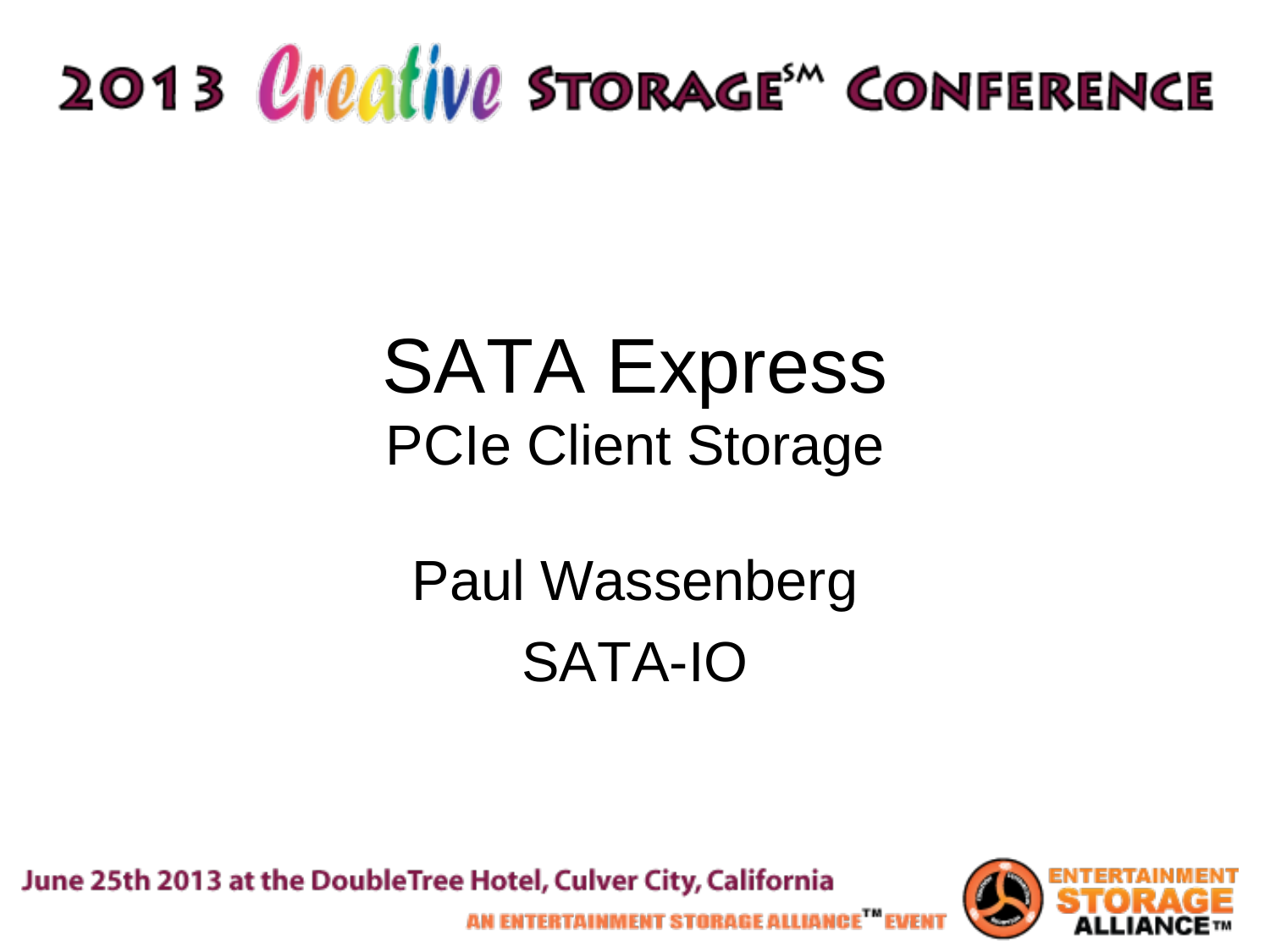# Client Storage

- Client market includes desktop & laptop systems
- **Today SATA is the** dominant storage interface for client storage



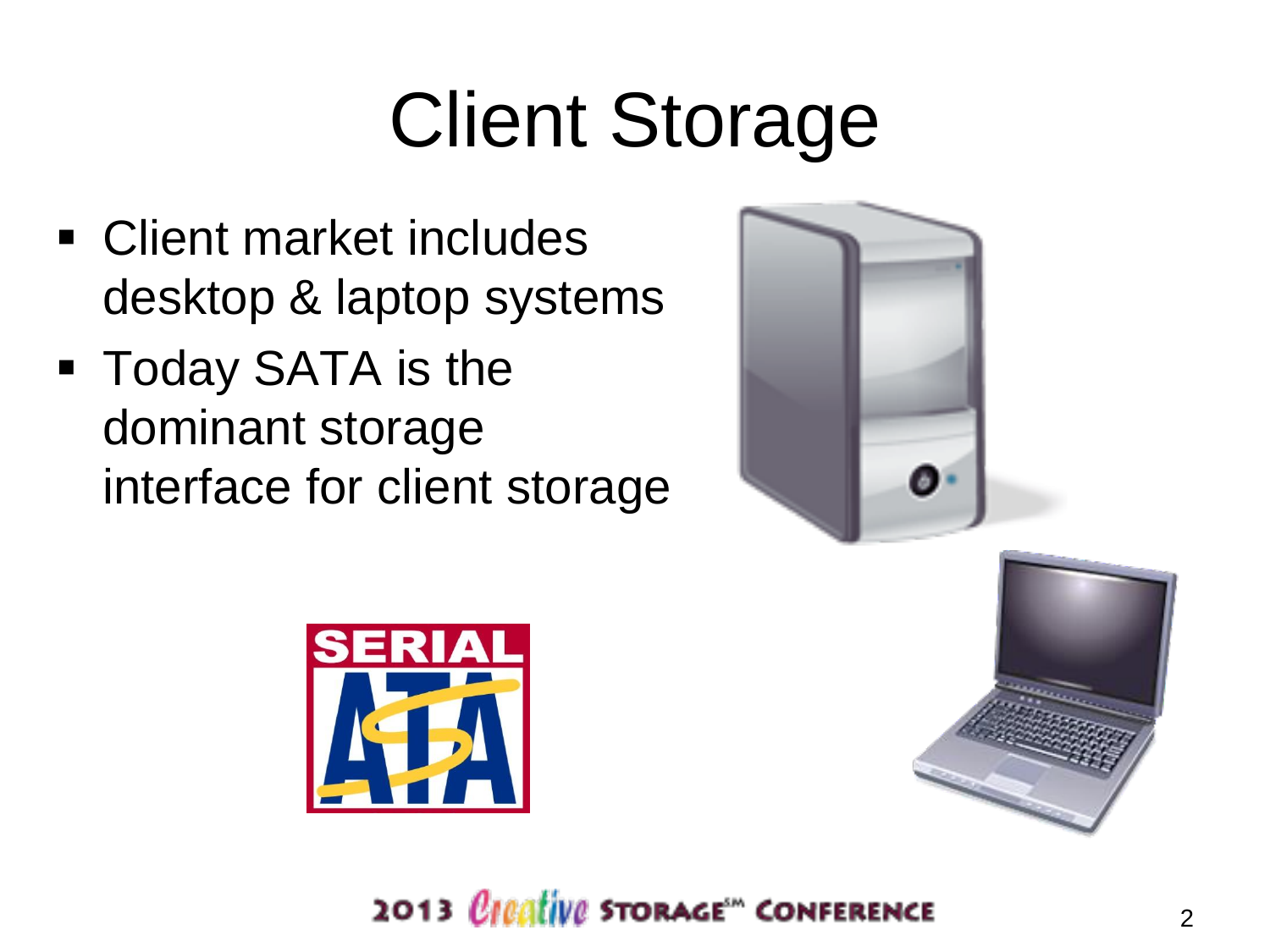### A Need for More Speed

■ SSDs and Hybrid Drives are driving performance



Hybrid Drive = HDD with Flash Cache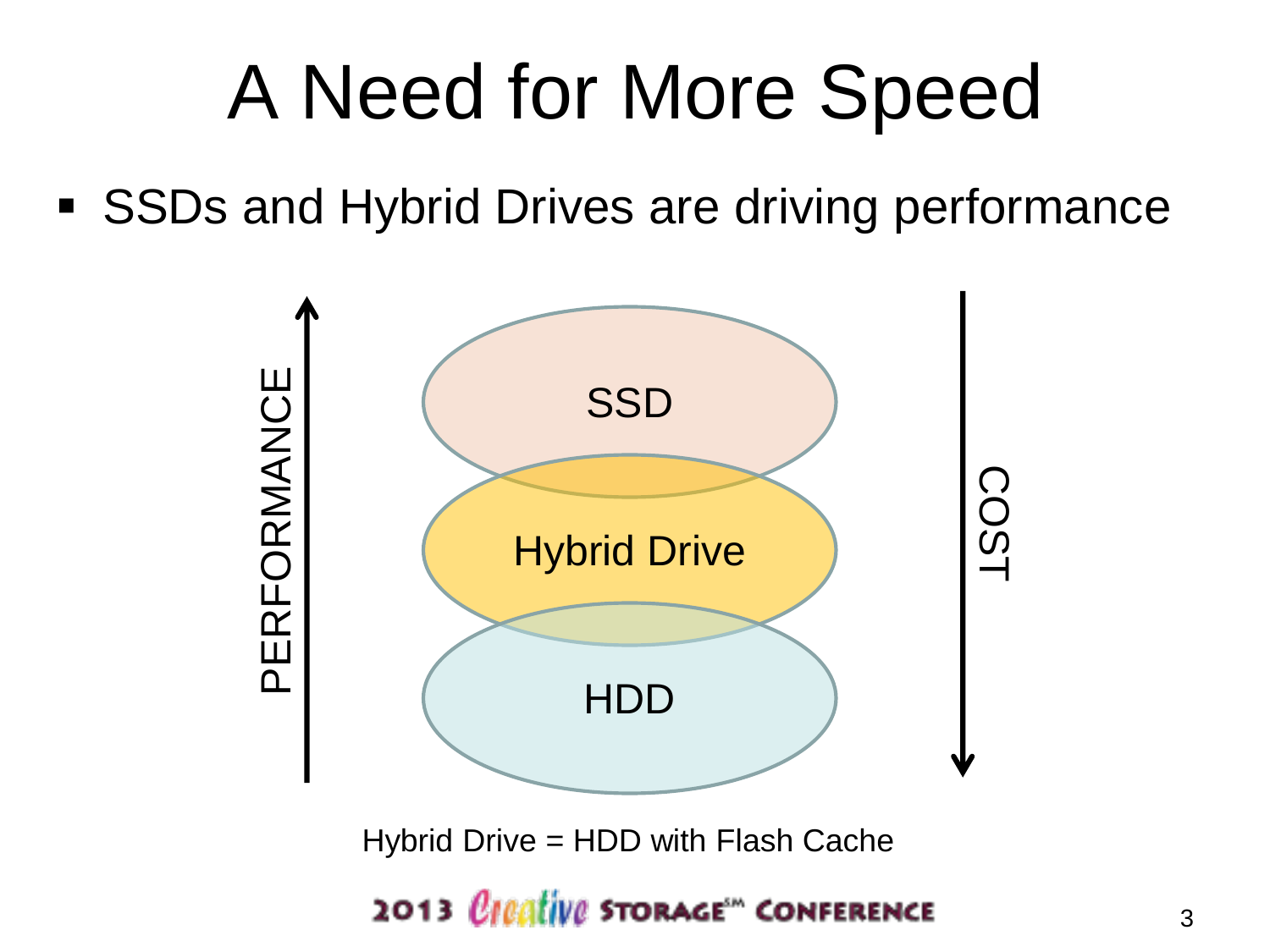# Getting Faster

**SSD** speeds are increasing

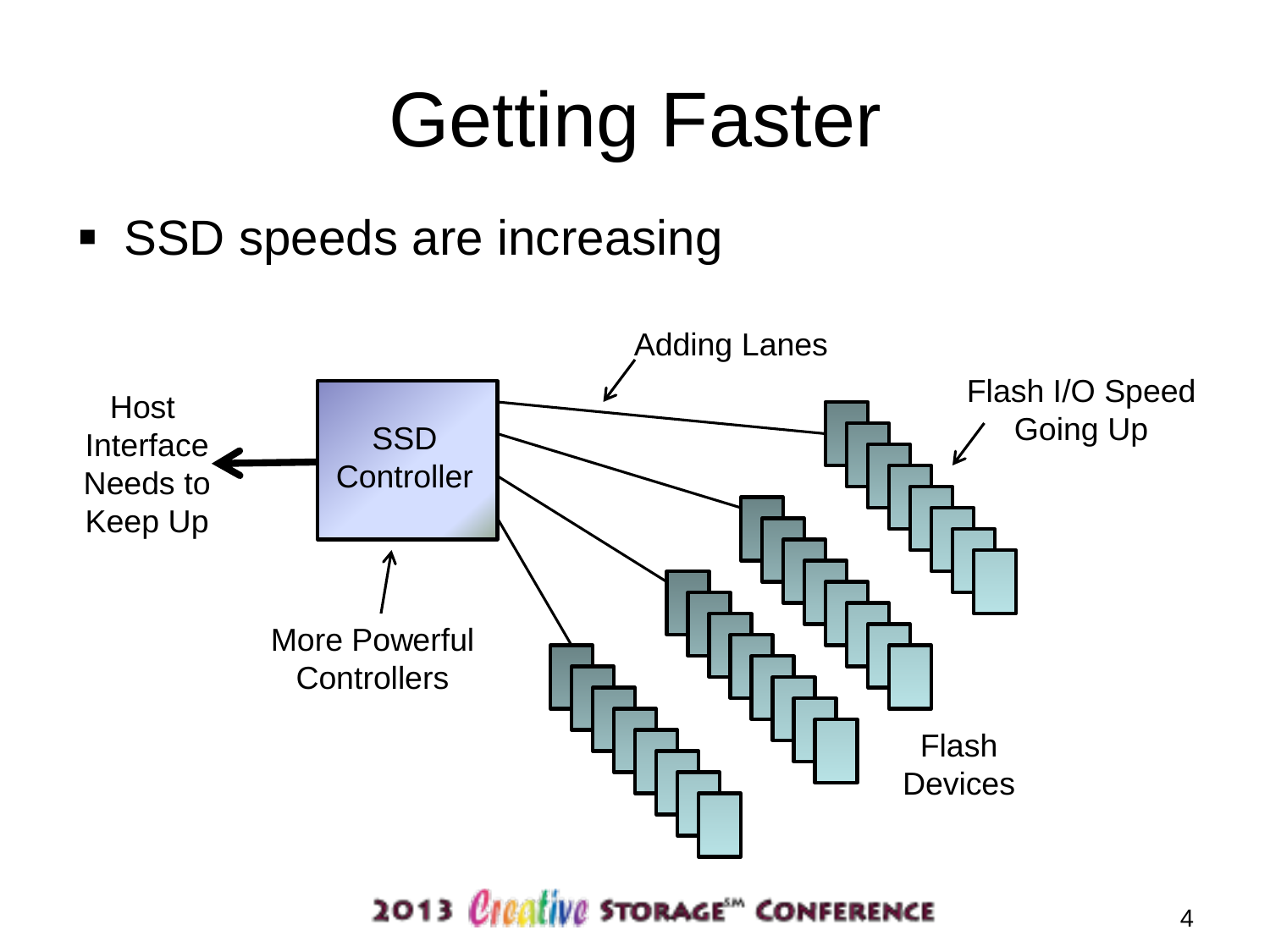# How Do We Get There?

- SSDs and Hybrid Drives will soon need an interface faster than today's SATA 6Gb/s
- The traditional approach would be to double the SATA speed to 12Gb/s
	- Analysis determined that finalizing a 12Gb/s SATA standard would require 2+ years
	- 12Gb/s SATA would require many changes, be more costly and have higher power consumption than desirable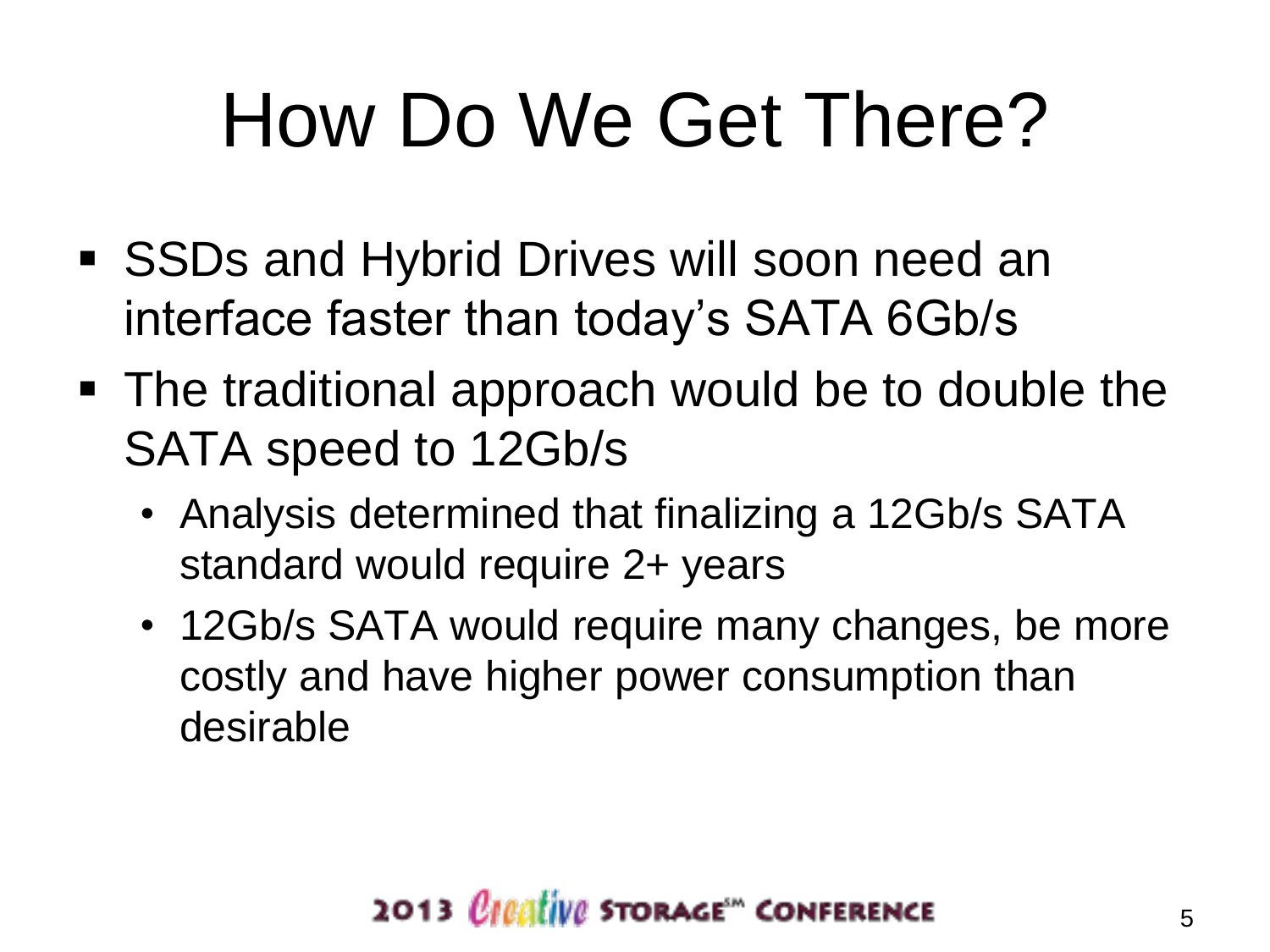### A Better Choice

- PCI Express (PCIe) is an established standard already present in client systems
	- Maximum speed of 1GBytes/s per lane o SATA 6Gbits/s equates to 0.6GBytes/s
	- PCIe enables use of multiple lanes to scale up performance

 $\circ$  Two PCIe lanes = 2GB/s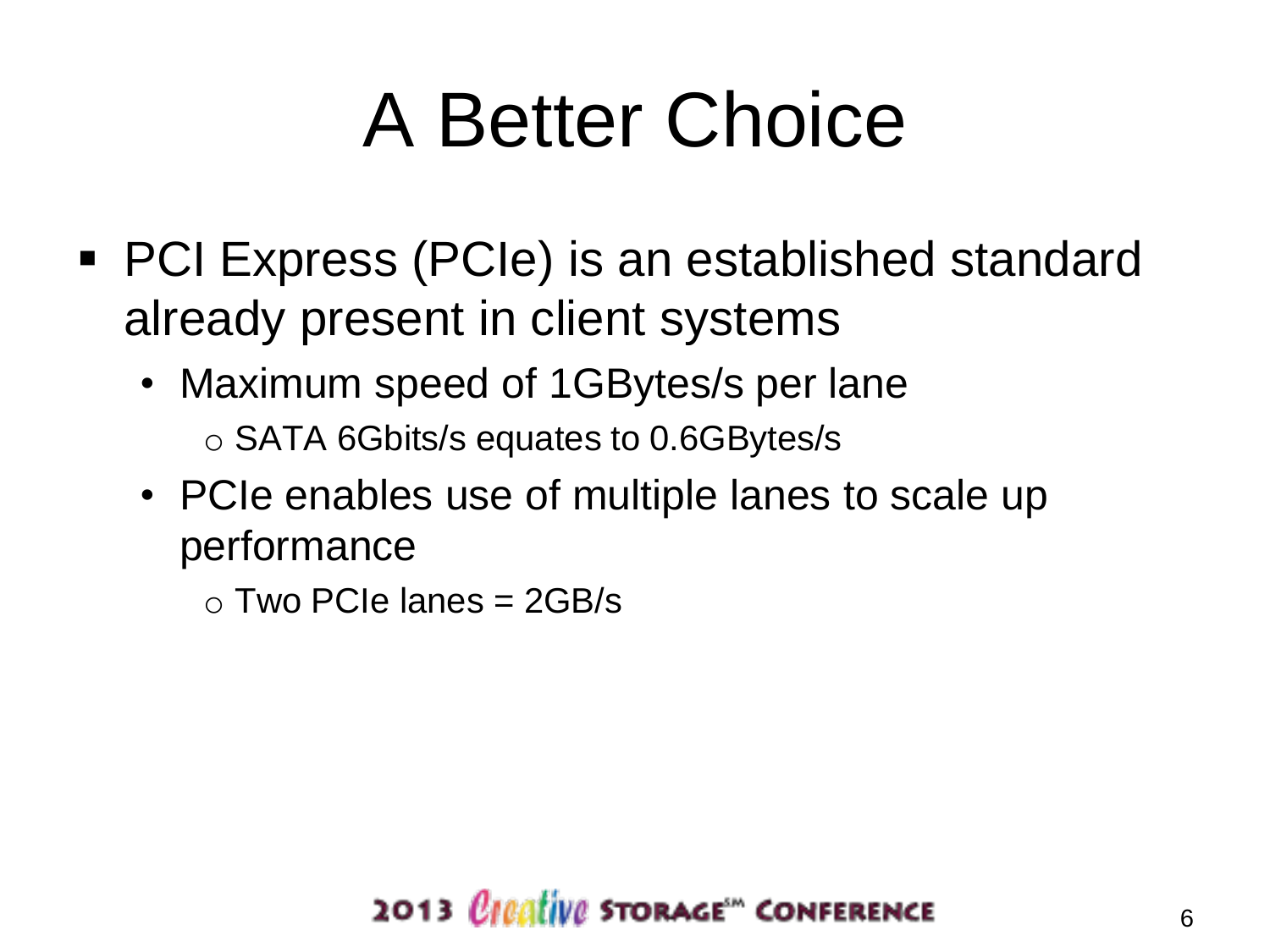### Power & Performance

- 2 lanes of PCIe 3.0 offers 3.3x the performance of SATA 6Gb/s with only 4% increase in power
- 2 lanes of PCIe 3.0 would be 1.6x higher performance and would consume less power than a hypothetical SATA 12Gb/s

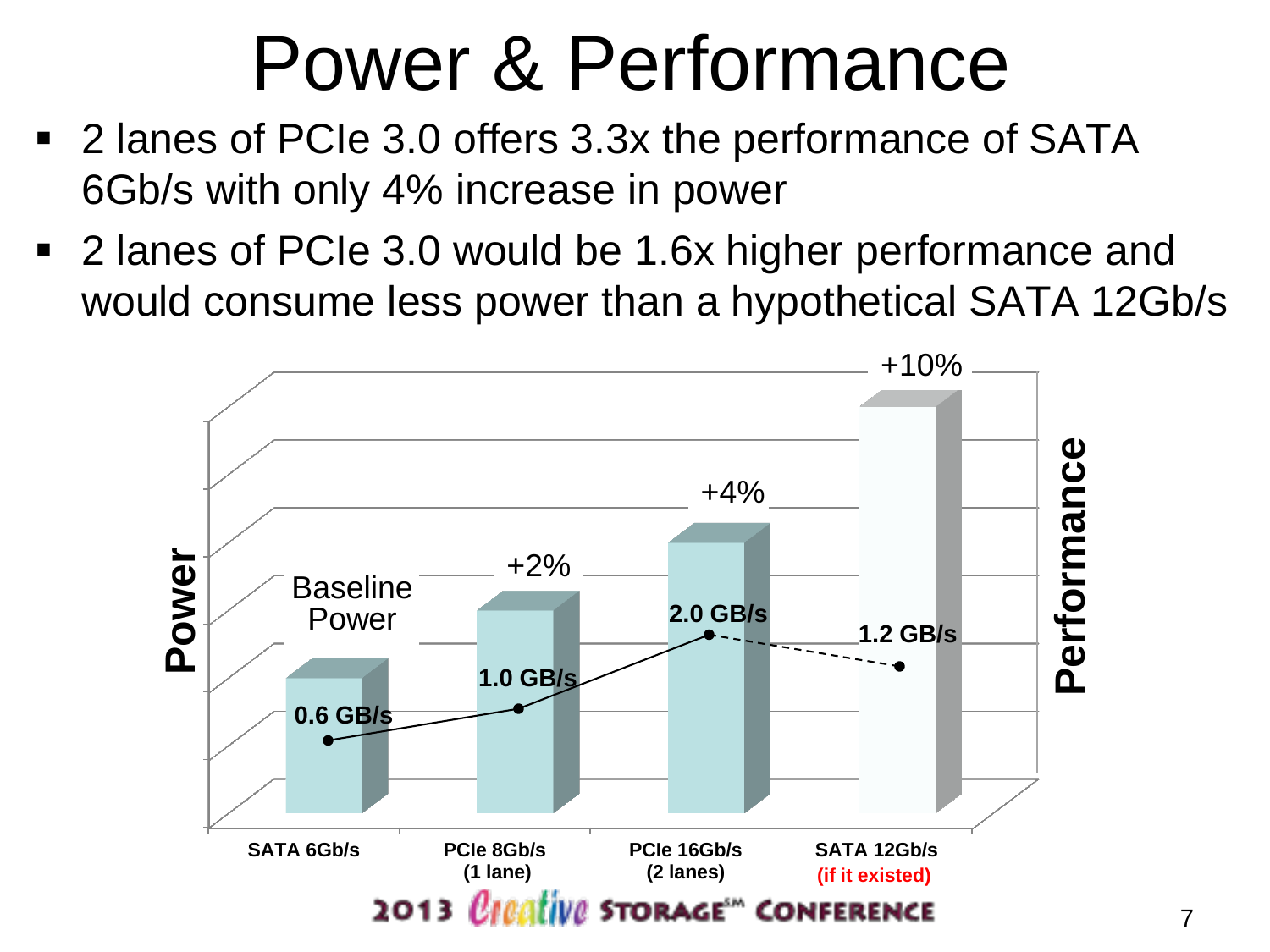### The Decision

- Considering all the factors...
	- Performance
	- Time-to-market
	- Power
- SATA-IO decided to create SATA Express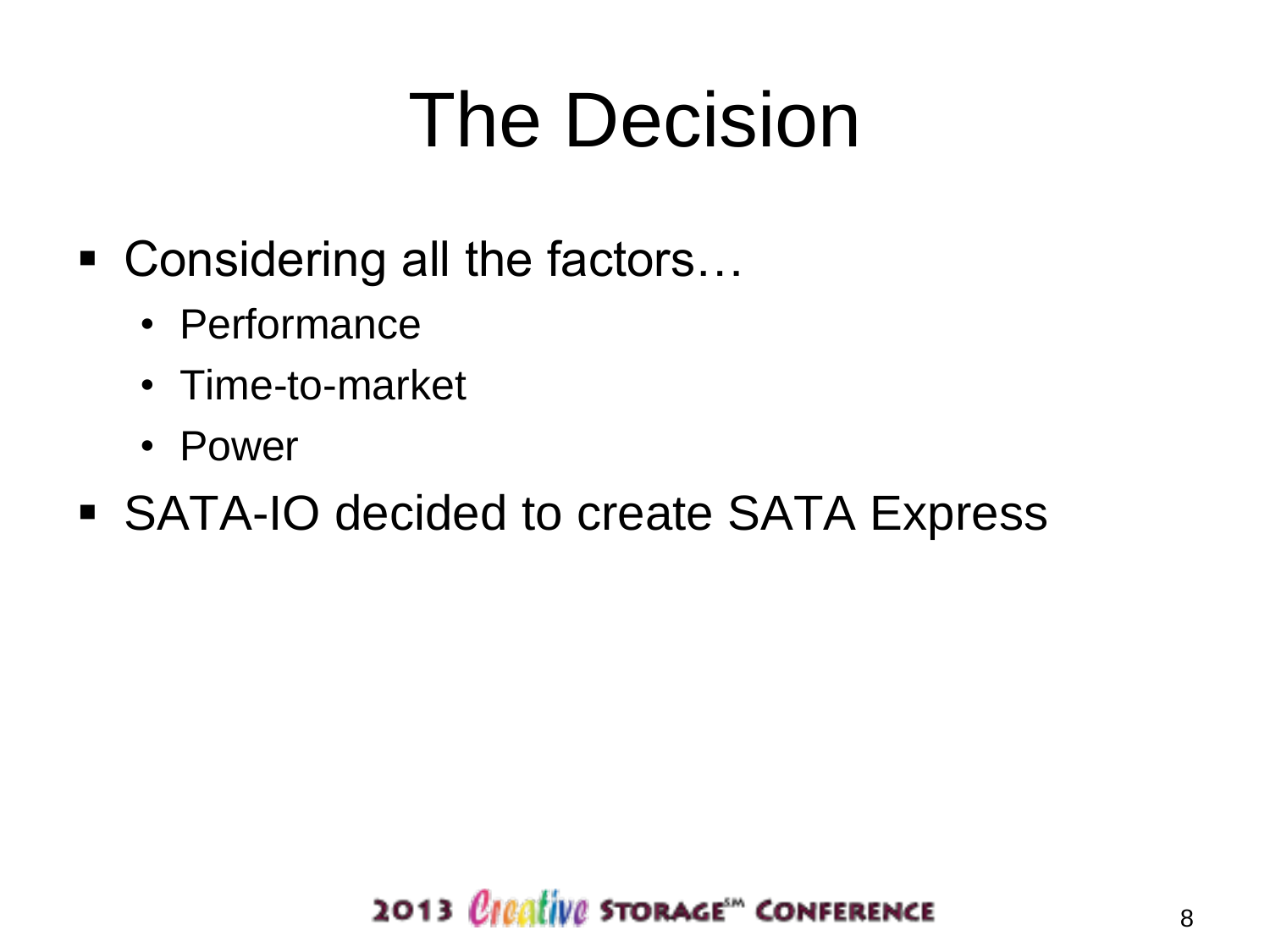## What is SATA Express?

- Standardization of PCIe as an interface for client storage
- **Provides an ecosystem for client storage in which** SATA and PCIe solutions can coexist
	- A SATA Express host utilizes a SATA Express host connector and will connect to and function with a SATA or PCIe storage device

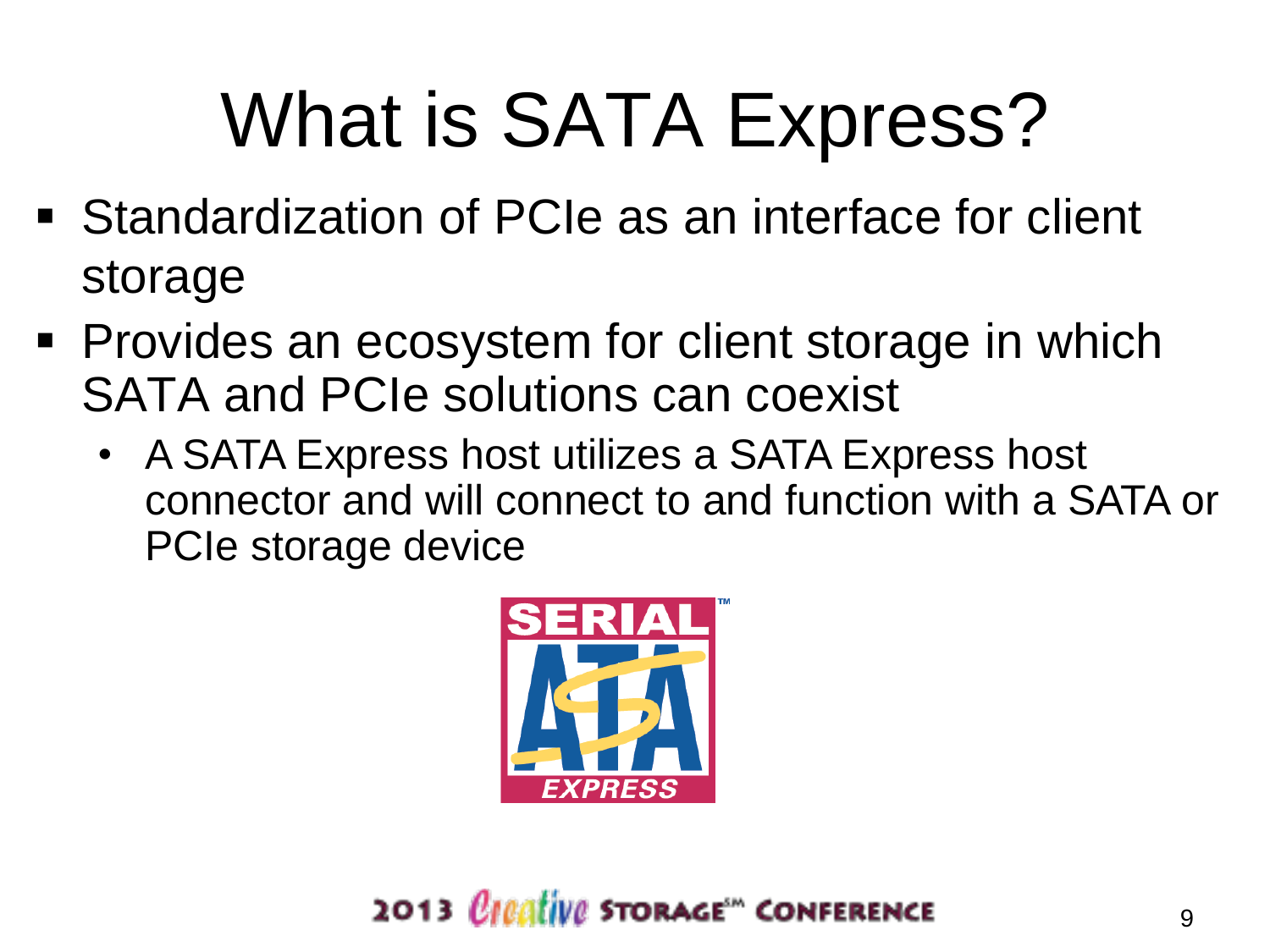### SATA Express is PCIe

- The SATA Express environment is pure PCIe
- **There is no SATA link or transport layer, so** there's no translation overhead
- Users will see the full performance of PCIe

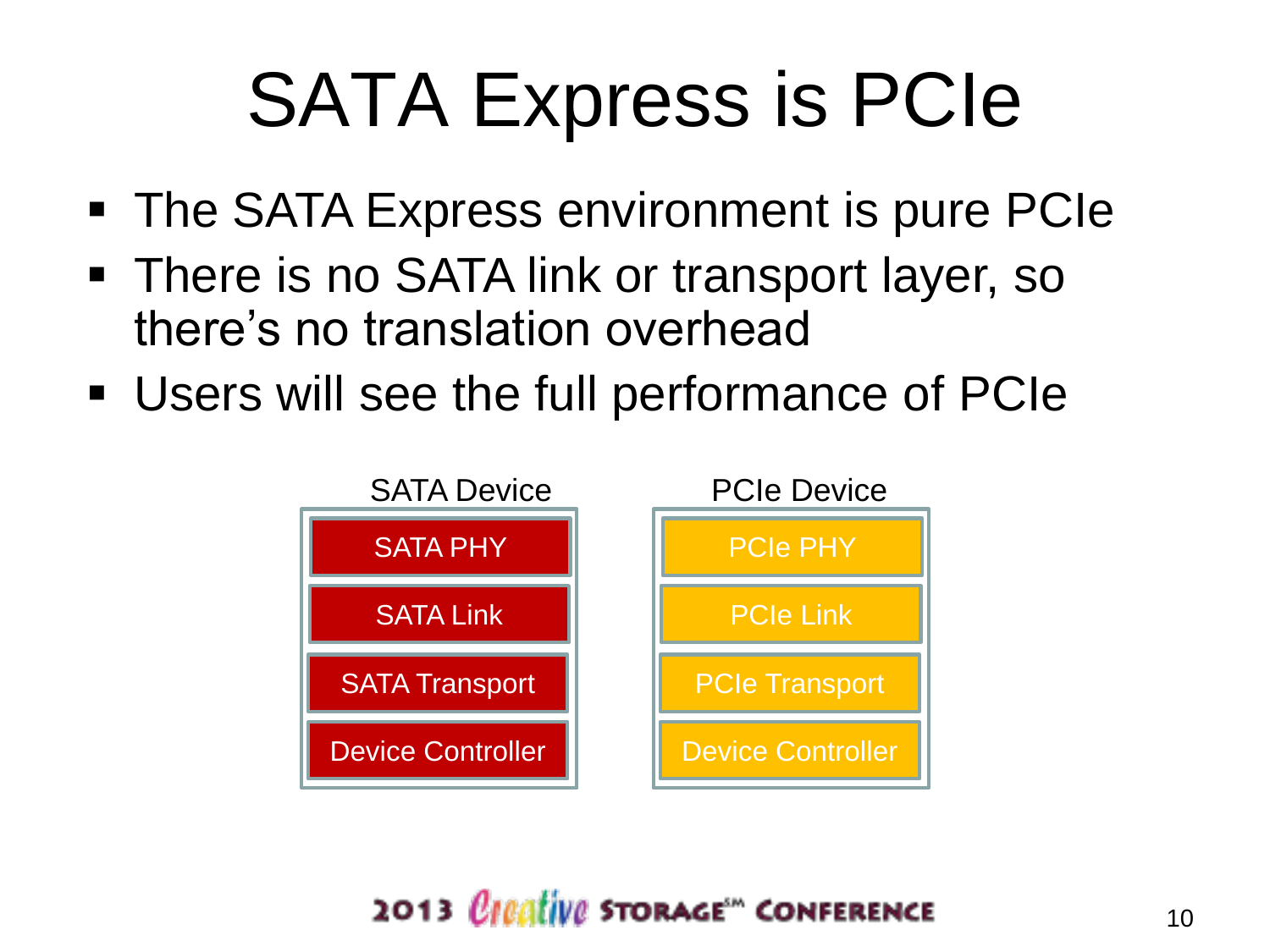#### SATA Express Connectivity

**A SATA Express host accepts either a SATA** or PCIe storage device

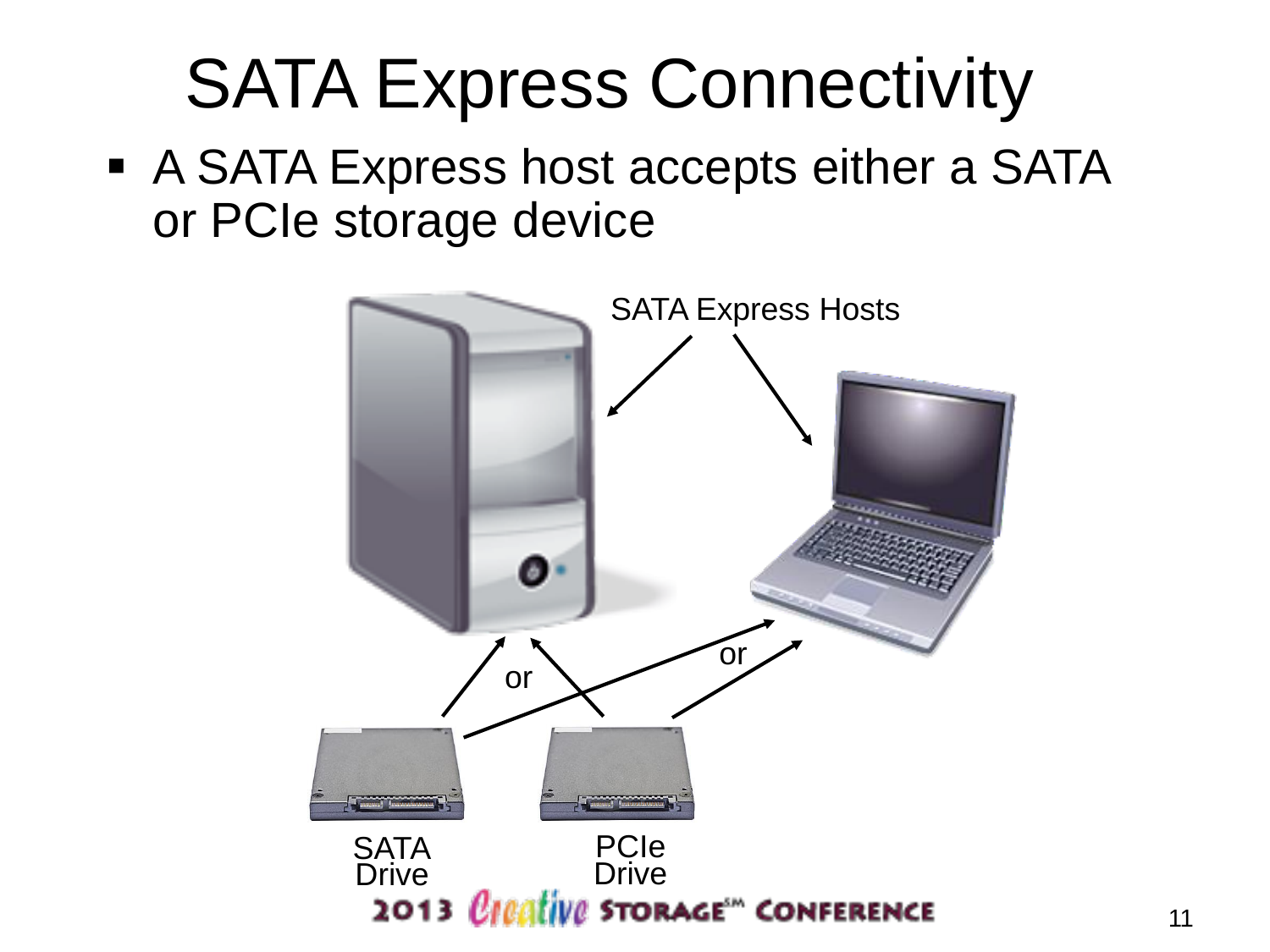## SATA Express Software **Architecture**

- Although not defined by the specification, there are two choices for a PCIe storage device register interface/command set:
- 1. AHCI, which is used for SATA, would enable a PCIe device to be compatible with SATA software environments
	- AHCI is supported in most major operating systems
	- But AHCI is not optimized for SSD performance
- 2. NVM Express is architected for high performance PCIe SSDs
	- But NVMe does not provide SATA software compatibility
	- Drivers for Windows, Linux, and other operating systems are available at [www.nvmexpress.org](http://www.nvmexpress.org/)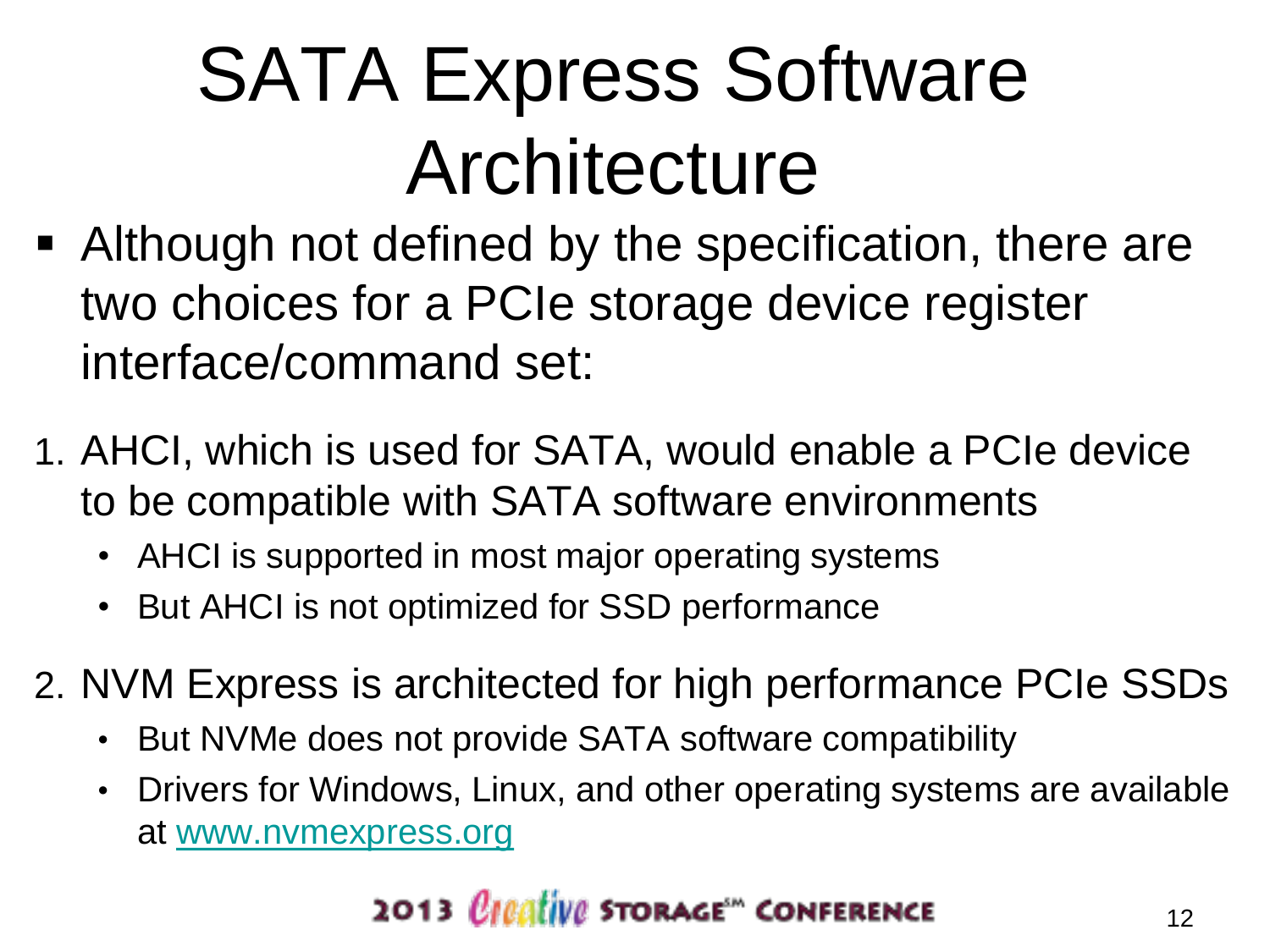# Summary

- SATA Express enables a migration path to PCIe
	- A SATA Express host supports PCIe or SATA storage devices
- SATA 6Gb/s is adequate for most storage devices for the foreseeable future
- Currently no plan to define SATA 12Gb/s
	- Two lanes of PCIe provides higher performance with lower power
- SATA Express specification is currently in SATA-IO member review and is expected to become publically available in August